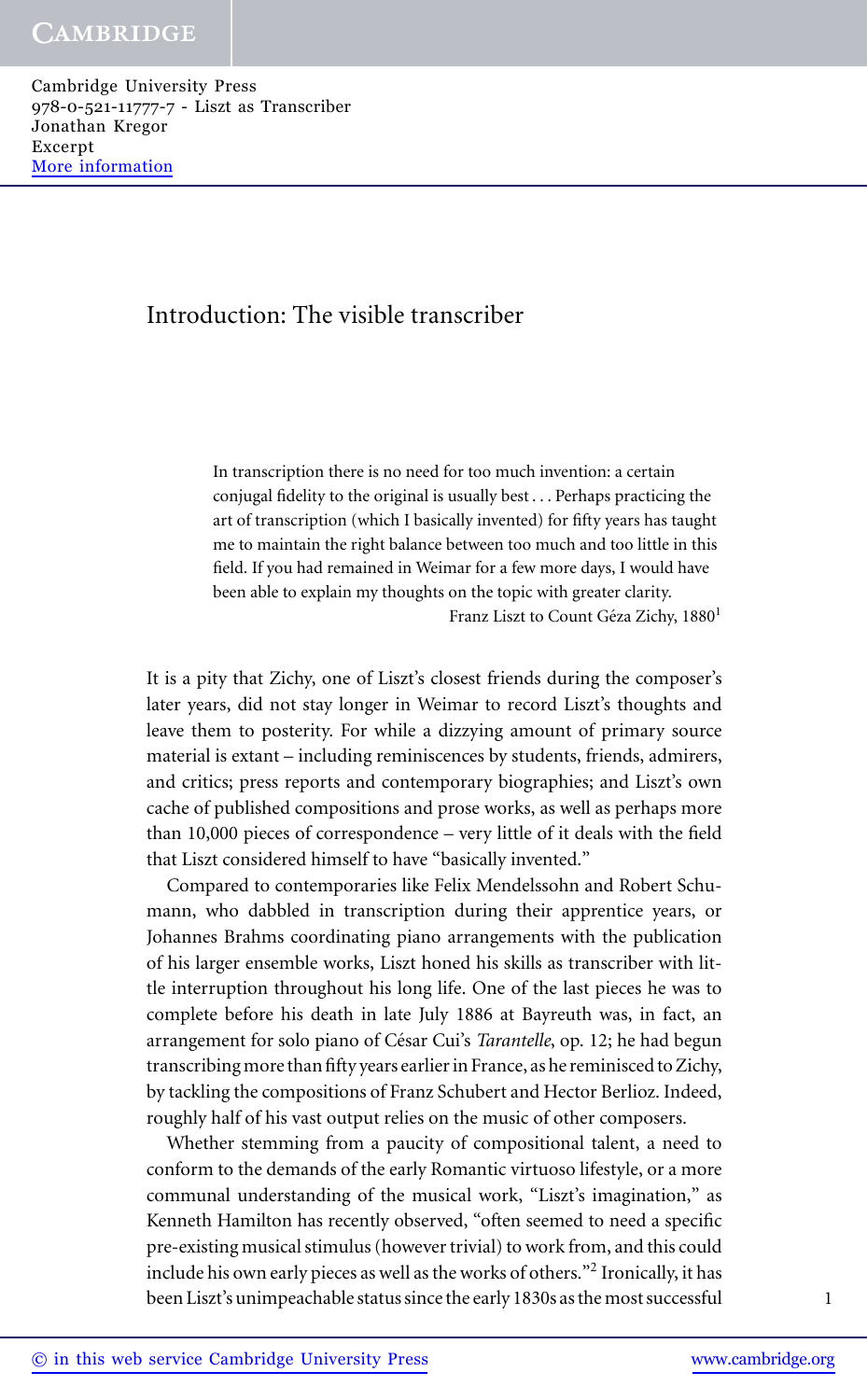Cambridge University Press 978-0-521-11777-7 - Liszt as Transcriber Jonathan Kregor Excerpt [More information](http://www.cambridge.org/9780521117777)

#### 2 *Liszt as Transcriber*

transcriber of his era that has worked against a fuller understanding of his contributions to this art form. Schumann's famous assessment of Liszt the arranger from 1835 continues to loom large in nineteenth-century historiography. Although he only had Liszt's transcription of Berlioz's *Symphonie fantastique* as a basis for his judgment, Schumann noted that it nevertheless was "one that indicates the most important details of instrumentation . . . Everything seems to me conceived and worked out so completely in orchestral terms, with each instrument so exactly placed and exploited, so to speak, with regard for its basic sonorous quality, that a good musician could prepare a passable score from the arrangement."<sup>3</sup>

Scanning through the transcriptions of Ludwig van Beethoven's symphonies or many of the excerpted arrangements from Richard Wagner's operas, one cannot help but be impressed by Liszt's talent in this regard. But he has been undone by his own success. Indeed, Schumann's observations have set the tone for subsequent scholarly inquiries into Liszt's transcriptions, which have largely been concerned with uncovering the level of quantitative fidelity that Liszt's ostensible copy shares with the original composition. The interest remains entirely within the work, with little consideration being given to its contextual dimensions, so that more often than not such a methodology leads to the following tautological conclusion: if Liszt is the preeminent arranger of his day and his primary goal is to produce a version for piano of the work he arranges, then an arrangement by Liszt must represent the most faithful copy of the original. Moreover, the angle chosen by many scholars to interrogate the reproduction as an essentially static and automated procedure – in the modern sense of recorded sound being transmissible in virtually indistinguishable copies by means of CD or MP3 – overlooks many of the musical and social issues in which a fundamental component of nineteenth-century culture like the piano transcription could be implicated.

A Lisztian transcription, after all, is simultaneously a type of tool for a variety of projects, an adaptable process, a coming-to-terms with preexisting material usually engineered by someone else. Thus they inherently exhibit what Roger Parker has described in operatic production as a "surplus of signatures," which "routinely involves the dictates not of an authorial intention but of multiple (often vigorously competing) authorial intentions."<sup>4</sup> Just as a book might pass from owner to owner, over time accumulating evidence of its many unique uses – dedications, corrections, marginal notes – so too is a work of music signed by its transcriber or transcribers.<sup>5</sup> Some of the residual signatures in Liszt's transcriptions are clear, others faint; some consciously collaborative, others defiantly contradictory. Taken as a whole, though, they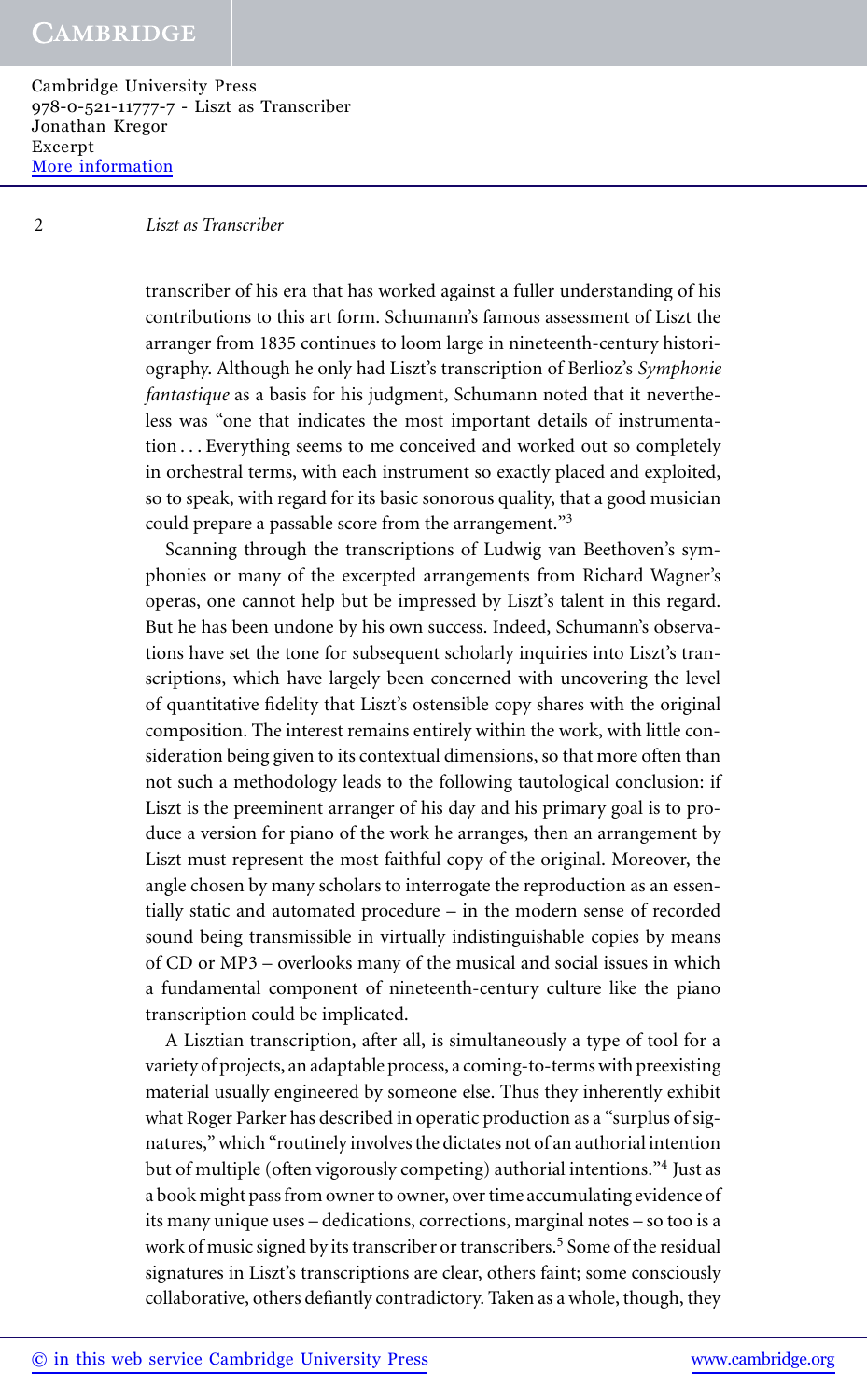Cambridge University Press 978-0-521-11777-7 - Liszt as Transcriber Jonathan Kregor Excerpt [More information](http://www.cambridge.org/9780521117777)

*The visible transcriber* 3

elucidate aspects of such subjects as the work concept, virtuosity, the crisis of composition, nationalism, (auto)biography, and the concretization of a canon of composers. For Liszt, transcription is the tie that often binds these seemingly independent issues.

Reorienting the investigation of this material toward uncovering and deciphering the relationship among these signatures allows for a more comprehensive survey of Liszt's output as arranger. To take but one example: while Hector Berlioz's *Symphonie fantastique* and Beethoven's symphonies were offered to the public by Liszt as *partitions de piano* – thus ostensibly sharing many of the same ontological goals – the impulse behind their creation and the story of their subsequent dissemination share little in common. Indeed, it is more fruitful to consider, say, how Liszt's arrangements of Franz Schubert's lieder and Beethoven's symphonies helped him forge a German identity in the 1830s and 1840s, or the ways in which Liszt worked elements of his late compositional style into his arrangements of symphonic and choral works by César Cui, Camille Saint-Saëns, and Giuseppe Verdi. Investigating his transcriptional output along such ideological lines can help illuminate what arbitrary generic or schematic boundaries obfuscate.

At the same time, Liszt's transcriptions expose the full panoply of his involvement in the course of nineteenth-century musical events: he met Beethoven and Claude Debussy, attended the premieres of the *Symphonie fantastique* and *Parsifal*, toured most of the continent (during which time he generously offered his talents to the needy), was the driving force behind the *Allgemeiner deutscher Musikverein*, wrote about musical aesthetics and the future of church music, and prefigured – or at least kept pace with – innovations in harmony, form, and even instrumentation that had long been ascribed exclusively to others. Many of these experiences are embodied in his transcriptions, testaments to some especially productive and collaborative artistic moments in his life. And if this study seems to give special emphasis to the 1830s and early 1840s at the ostensible expense of Liszt's equally productive Weimar and post-Weimar periods, it is because Liszt was never really able to break away from either his compositions or their underlying aesthetic in his later years. Many of his late works remain indebted – albeit in somewhat modified forms – to the philosophical and aesthetic currents of the July Monarchy. François-Joseph Fétis had written in 1829 that "If it were only possible to hear the productions of the great composers by means of a full orchestra, then they would be very little known; the taste for music would be less common, and the progress of this art would be significantly slower."<sup>6</sup> Liszt was well aware of the ways in which transcriptions could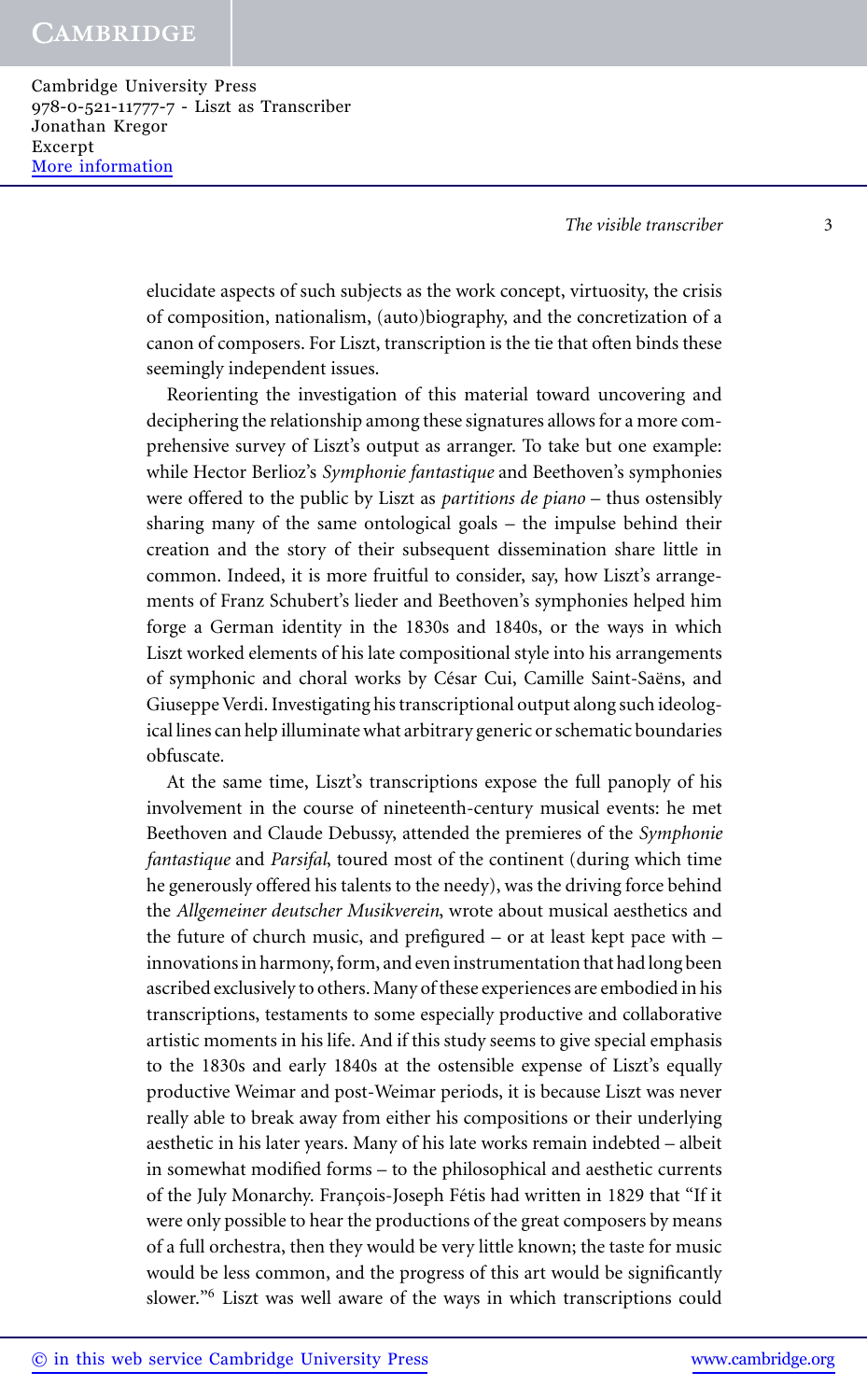Cambridge University Press 978-0-521-11777-7 - Liszt as Transcriber Jonathan Kregor Excerpt [More information](http://www.cambridge.org/9780521117777)

#### 4 *Liszt as Transcriber*

accomplish what original works could not – as propaganda to be sure, but also as a means to fashion himself as composer, disciple, cultural architect, and, of course, Romantic artist.

It is this range of applications for the transcription that makes understandable Liszt's inability to describe his art precisely to Zichy, for little else connects these numerous approaches to reducing works by more than fifty composers than a "certain conjugal fidelity." What, then, did Liszt actually "invent" with his transcriptions? Certainly not the act of transcription itself, which had thrived during the Renaissance, if not before, in the forms of parody masses, organ and lute intabulations, and "si placet" additions.7 Nor could Liszt have had in mind solely the economics of transcription, as he surely knew that the predecessors of the firm Breitkopf & Härtel had been publishing arrangements since the middle of the eighteenth century in an effort to increase interest in, and sales of, symphonies and operas. Schumann suggested in his review that Liszt had managed to reproduce Berlioz's score with almost photographic precision, but this feat, too, had precedents. And Liszt was not the first to refashion the music of others for his own interests, as J. S. Bach, Handel, and W. A. Mozart had already famously demonstrated.

Liszt understood transcription to be the creation of difference; that is, an act of violation of – even violence toward – the original. According to the linguist Lawrence Venuti, something very similar occurs in literary translation:

[The] reconstitution of the foreign text in accordance with values, beliefs and representations that preexist it in the target language, [is] always configured in hierarchies of dominance and marginality, always determining the production, circulation, and reception of texts. Translation is the forcible replacement of the linguistic and cultural difference of the foreign text with a text that will be intelligible to the target language reader. This difference can never be entirely removed, of course, but it necessarily suffers a reduction and exclusion of possibilities – and an exorbitant gain of other possibilities specific to the translating language.<sup>8</sup>

The gains won through transcription are not limited, however, to the original and copy. Indeed, Liszt's great invention concerns the artistic elevation of the transcriber, so that – arguably for the first time in history – Liszt made the transcriber visible. In doing so he created roles for the transcriber that previously had been considered inaccessible: composer, amanuensis, critic, propagandist, historian, trendsetter. Thus his transcriptions not only constitute great acts of creativity, but also great works of originality.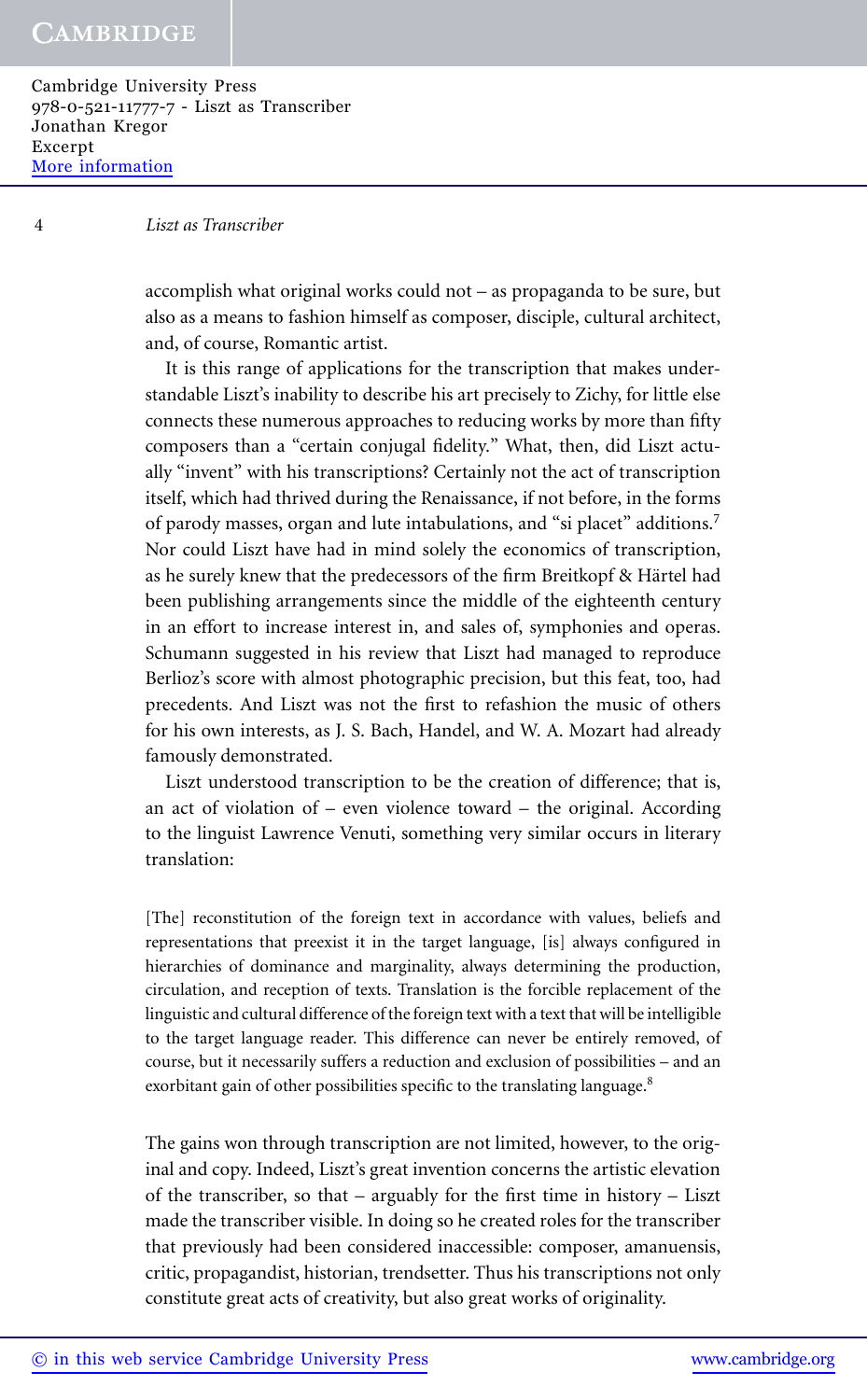Cambridge University Press 978-0-521-11777-7 - Liszt as Transcriber Jonathan Kregor Excerpt [More information](http://www.cambridge.org/9780521117777)

*The visible transcriber* 5

Liszt invigorated facets of the nineteenth-century musical scene by incorporating vanguard creative elements from translation theory, the graphic arts, and other media of reproduction into his keyboard transcriptions. Indeed, artistic activities that are considered reproductive today – translation, printmaking, engraving, and others – assumed much more individual profiles through their nineteenth-century practitioners. Philosophers such as Friedrich Schleiermacher and Wilhelm von Humboldt ushered in a new era in translation theory by advocating fidelity to the model work through the substitution of idiomatic equivalencies for literalness. In the field of visual reproduction, daguerreotypes and copper engravings brought artistic masters of the Italian Renaissance into the European home much in the same way that transcriptions brought the orchestral Beethoven or operatic Mozart to the piano bench.Chapter 1 explores these overlapping branches of the "reproductive" arts, suggesting that in the nineteenth century the piano transcription was not necessarily considered to be a prohibitive, exclusively derivative, or especially insidious product; nor was this position consigned solely to music. Understanding musical transcription, visual engraving, and literary translation to be endeavors that in theory could approach original composition, Liszt and many of his contemporaries endorsed an elastic conception of artistic reproduction that acknowledged the executor's creativity and the work's independence.

This inherently open-ended and collaborative approach to the transcription helps explain the complicated genesis and dissemination of Liszt's arrangement of the *Symphonie fantastique*. As Chapter 2 chronicles, for Liszt the 1830s were a period of intense artistic and professional collaboration with Berlioz, and the genesis of the *Symphonie fantastique*transcription is emblematic of this developing relationship. An analysis of the work's content – as it can be recreated in part through Liszt's meticulous performance notation – indicates that the transcription served to reinforce a public perception of Berlioz as composer and Liszt as performer, whereby Liszt guided his audiences through Berlioz's enigmatic compositions by means of kinesic visual cues. Many years later, Wagner would wonder of Liszt's Symphonic Poems: "A symphony's meaning cannot be expressed in a programme, which tosses the awkward question of Why? around rather than settling it. The meaning can only be expressed in the actual drama played out on the stage."<sup>9</sup> Of course, the drama that Wagner had in mind was of a completely different nature than that of Liszt, but his comment highlights the necessity of performance in order to establish a musical work's identity and create meaning to those involved. While it would be an exaggeration to say that most of Liszt's transcriptions espouse programmatic elements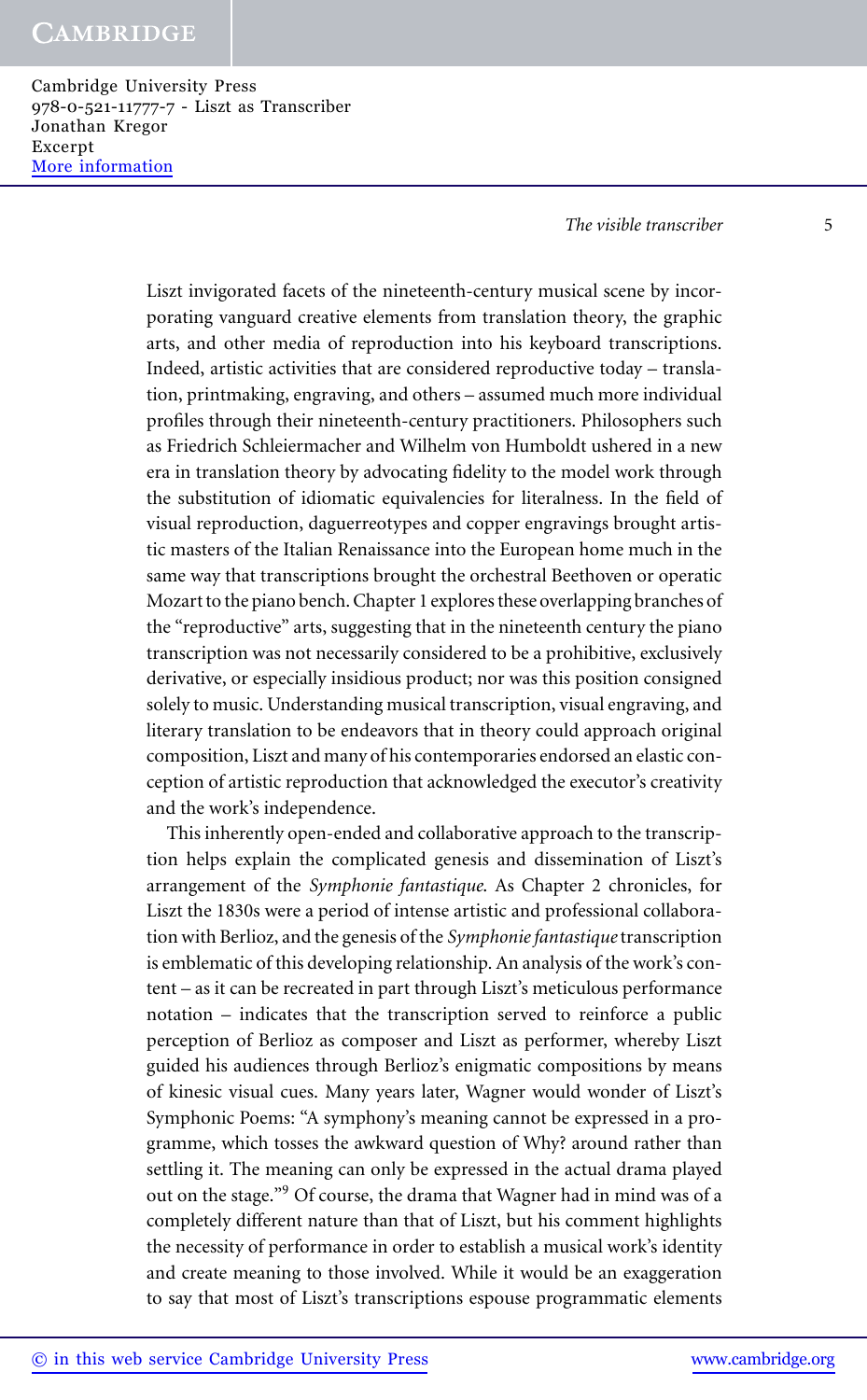Cambridge University Press 978-0-521-11777-7 - Liszt as Transcriber Jonathan Kregor Excerpt [More information](http://www.cambridge.org/9780521117777)

#### 6 *Liszt as Transcriber*

bounded by an internally consistent form, they nevertheless project a dramatic arc when rendered on stage, often one quite different than their model. Indeed, the arrangement of the *Symphonie fantastique* is the first of many transcriptions by Liszt whose performance element contributes significantly to its individuality.

As the 1830s waned, Liszt aligned himself more closely with Schubert and Beethoven. The three great sets of arrangements of Schubert's songs from this period – the *12 Lieder von Franz Schubert*, *Schwanengesang*, and *Winterreise* – document Liszt's maturing and increasingly innovative approach to large-scale forms, born out of a fusion of the concert fantasy and an urgent need to assert himself as an original composer. By considering the genesis and structure of all three song sets, Chapter 3 argues that Liszt's *Winterreise* is itself a complete song cycle, one almost entirely independent of Schubert's conception. Indeed, Liszt began with Müller's, rather than Schubert's, work. He selected the appropriate poems, reordered them, and excised incongruous verses in order to create a cogent narrative. And as emendations in the surviving sources attest, Liszt sought to further strengthen the musical coherence between songs by reusing memorable motives and characteristic accompanimental figures. By fashioning a tonal, thematic, and narrative order out of Schubert's set of lieder, Liszt created one of the first concrete examples of the "instrumental" song cycle, echoes of which can be found in much of his subsequent oeuvre. As a type of "contrary paraphrase" – to use Richard Taruskin's summary term for the process famously described by Harold Bloom as "misreading" – Liszt's *Winterreise* celebrated its model while simultaneously breaking away from it.<sup>10</sup>

To be a major Romantic composer meant to grow up in the shadow of Beethoven. And with the possible exception of Chopin, virtually every major composer of the first generation of Romantics grappled with the legacy of his work, particularly the Ninth Symphony.<sup>11</sup> While scholars have excavated the mine of philosophical impulses that contributed to the creation of the Beethoven myth, few have investigated the ways in which the infrastructure of domestic music-making contributed to that fashioning. Engaging Beethoven most directly came through the act of transcribing him, and Liszt's transcriptions of Beethoven's symphonies – carried out in two very different phases of his career – represent a crucial and underresearched phase of Beethoven's posthumous reception.Chapter 4 examines these works in light of the Romantic mythology of Beethoven, suggesting that Liszt created them in part to exclude others from participating in and owning a share of the Beethoven legacy. Although Liszt repeatedly stressed in his writings and concerts that Beethoven's music should serve as the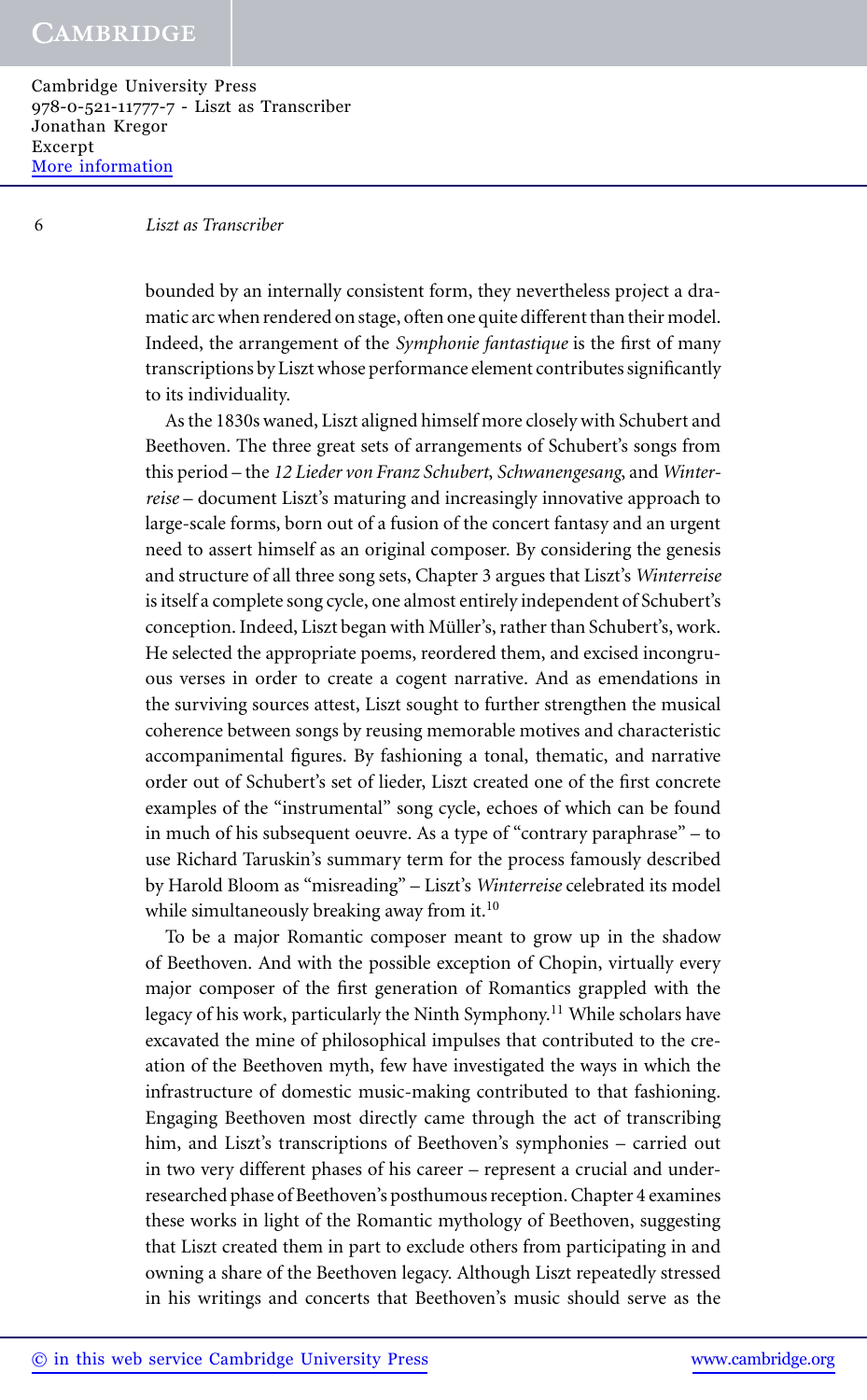Cambridge University Press 978-0-521-11777-7 - Liszt as Transcriber Jonathan Kregor Excerpt [More information](http://www.cambridge.org/9780521117777)

*The visible transcriber* 7

cornerstone of the European musical canon, his virtuosic arrangements – unplayable by all but the most seasoned virtuoso musicians – distinguished him as the one and only torchbearer and musical heir apparent.

As the final member of Liszt's early triumvirate, Carl Maria von Weber enjoyed significant attention from Liszt during his virtuoso years – emblematized by Liszt's coruscant arrangement of the popular *Kon*zertstück. Once Liszt settled in Weimar, however, his interest in Weber cooled in direct proportion to Wagner's rising star. The Liszt–Wagner collaboration of the 1850s and beyond was persistently contentious, and as Chapter 5 argues, the numerous arrangements of selections from Wagner's operas that Liszt famously produced can be read as subtle critiques of Wagner's musico-dramatic enterprise. Indeed, the seemingly indefatigable propagandist never accepted Wagner unconditionally. His excerpts from *Tannhauser ¨* and *Tristan und Isolde*, for instance, significantly reconceptualize Wagner's goals to accord more closely with Liszt's cosmopolitan approach to opera and drama, in which the formative elements of Liszt's artistic past – grand opera, Romantic pianism, and significant predecessors like Weber (by way of Paris) – retained their relevance for the present.

In fact, later in life, Liszt would make significant use of the music of his contemporaries by way of transcription in order to disseminate what was increasingly becoming a challenging and publicly unpopular compositional style. In the 1830s Liszt had appropriated Schubert's songs as a means to develop his compositional voice, essentially rearranging his source material so that, through the accumulation of small but material changes, new works emerged. The exercises paid off, for within two decades Liszt would have a number of original large-scale works to his credit, with his compositional style being dubbed "futuristic," "progressive," and "New German." Beginning in the early 1860s, however, Liszt's style appears to have splintered. To be sure, the progressive qualities remained, but these were increasingly applied toward his sacred and Hungarian-themed compositions. Chapter 6 explores how Liszt adapted his transcriptions of Cui, Verdi, and Saint-Saëns to accommodate the directions of his late style, which in fact had its roots in some of Liszt's early compositional experiments from the 1830s.

As he thus relayed to Zichy, throughout his life transcriptions helped Liszt solve his most vexing compositional, performative, and technical problems, and they allowed him to forge unique relationships with his audiences that in turn shaped numerous aspects of his legacy as an artist. This legacy of the visible transcriber was not without its opponents, particularly during the turbulent late years of his life. Writing in 1876 on the subject of "Arrangements and Transcriptions," an unsigned critic for Leipzig's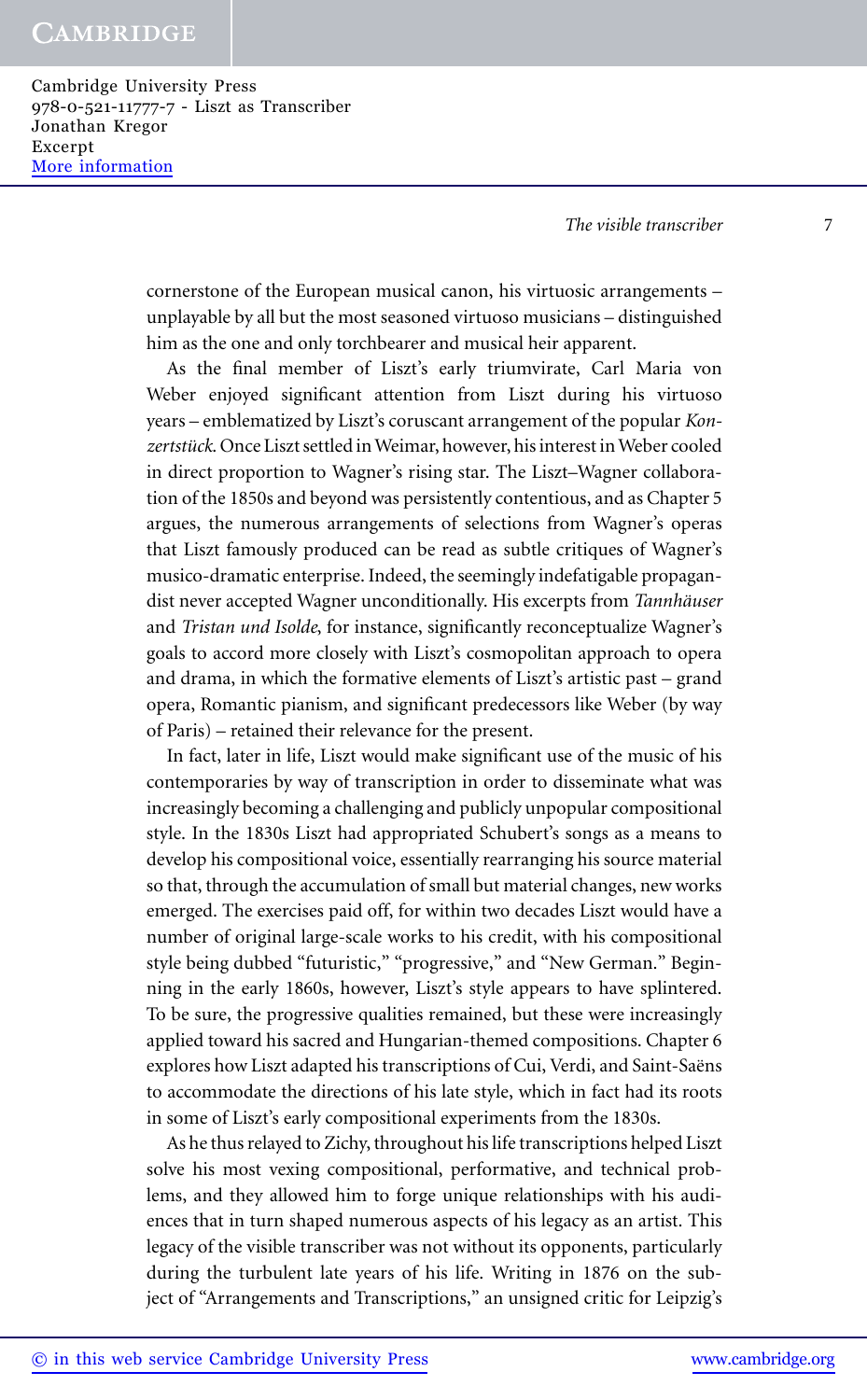Cambridge University Press 978-0-521-11777-7 - Liszt as Transcriber Jonathan Kregor Excerpt [More information](http://www.cambridge.org/9780521117777)

#### 8 *Liszt as Transcriber*

*Allgemeine musikalische Zeitung* argued that present-day aesthetic considerations made works like Tausig's arrangements of Weber's *Aufforderung zum Tanz* or Liszt's *Midsummer Night's Dream* Paraphrase untenable. "If you want to arrange," he continues, "then leave things be. Your only goal is to capture – without unnecessary coloration – the impression of the original, while ensuring that you [the arranger] are forgotten as much as possible."<sup>12</sup>

This reviewer confuses visibility with transparency; thus in overlooking how transcription was the fulcrum on which much of Liszt's artistry moved, he arguably misses much of what makes Liszt's transcriptions exceptional. The pages that follow seek to make visible the associations between Liszt's own compositions, the works he transcribed, and the concerns of his era in order to bring about a more precise and illuminating understanding of the musical life of Liszt and his world.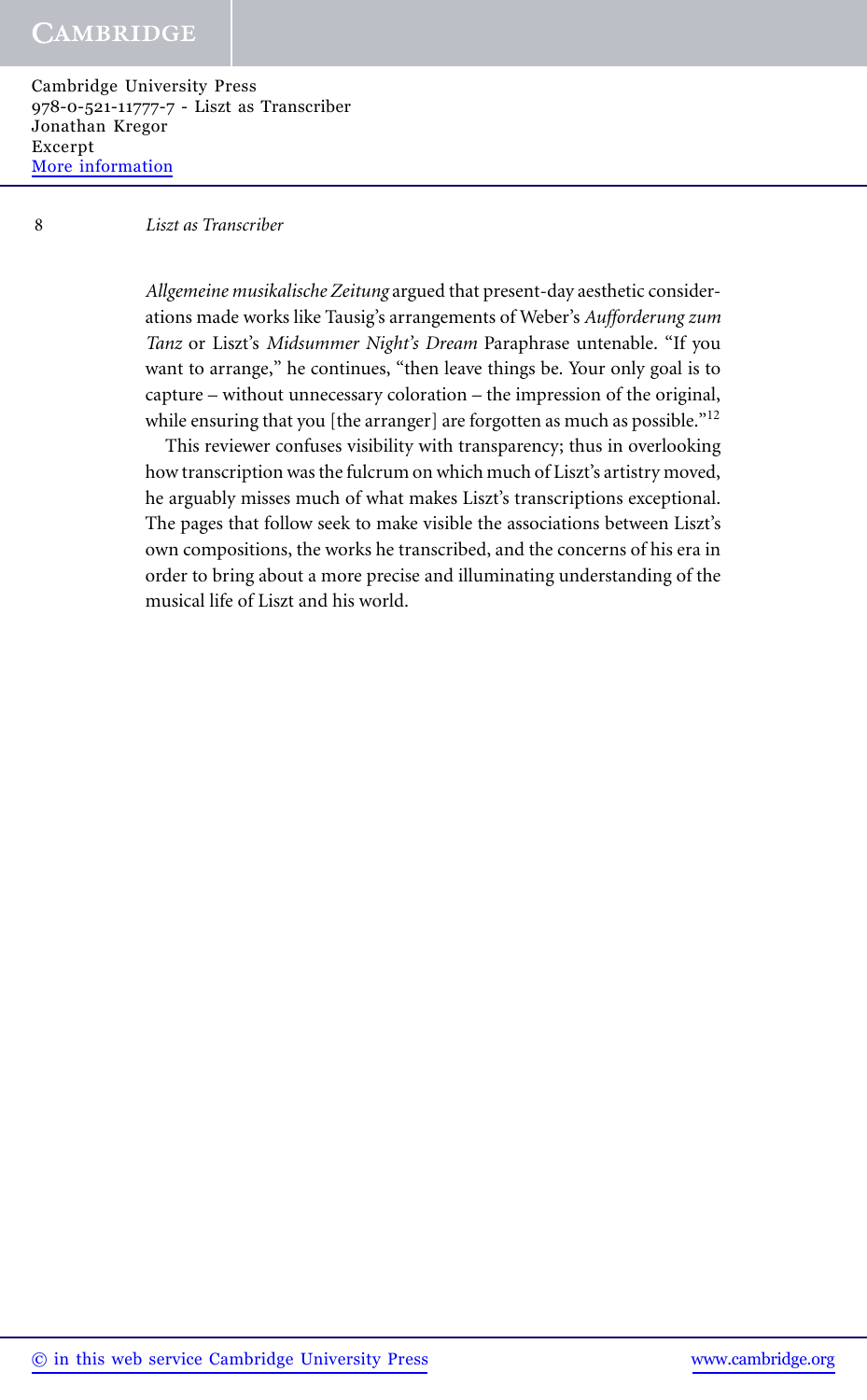Cambridge University Press 978-0-521-11777-7 - Liszt as Transcriber Jonathan Kregor Excerpt [More information](http://www.cambridge.org/9780521117777)

# 1 | Models and methods

The engraver knows only the timid joys of genius, for his pleasure is constantly troubled by the fear that he may be led into becoming a creative artist himself. I would not venture to decide the difficult question as to whether an engraver should faithfully copy the defects and qualities of his model, or copy freely, giving scope to his own genius. George Sand<sup>1</sup>

Near the conclusion to his monumental *Grammaire des arts* of 1867, the artist-turned-critic Charles Blanc called upon artisans of fellow disciplines to help support a sweeping claim:

Like Diderot we believe that engraving is less a copy than it is a translation. Like the musician who arranges a tune, like a writer of prose who translates foreign poetry into his own tongue by maintaining first and foremost the genius of the poem, the burinist who engraves a painting onto the copper plate makes it come back to life.<sup>2</sup>

Blanc had a legacy of evidence for his invocation, not the least of which were the magnificent burin engravings exhibited earlier in the century by his teacher Luigi Calamatta, known to musicians both past and present for his renderings of, among others, Jean-Dominique Ingres's portraits of Nicolo` Paganini and George Sand. Calamatta's success in capturing the originals was recognized immediately, and they continue to astound – especially when one considers that he had but a handful of sharp tools and a copper plate with which to work.

Blanc saw this prestigious and highly labor-intensive profession to be threatened by the growing popularity of a new means of visual reproduction: photography. Indeed, at the heart of his defense is not a condemnation of photography per se, but rather a concern that the photographic process undermined the original's ability to "come back to life." If a photograph historicized its subject, if it could only copy rather than translate, then a substantial component of the work's essence was diminished or lost entirely in the transferal. "Though photography is a marvelous invention," continues Blanc, "it is not art precisely because it imitates everything while expressing nothing.<sup>"3</sup> In reviewing the offerings at the 1859 Salon, Charles 9